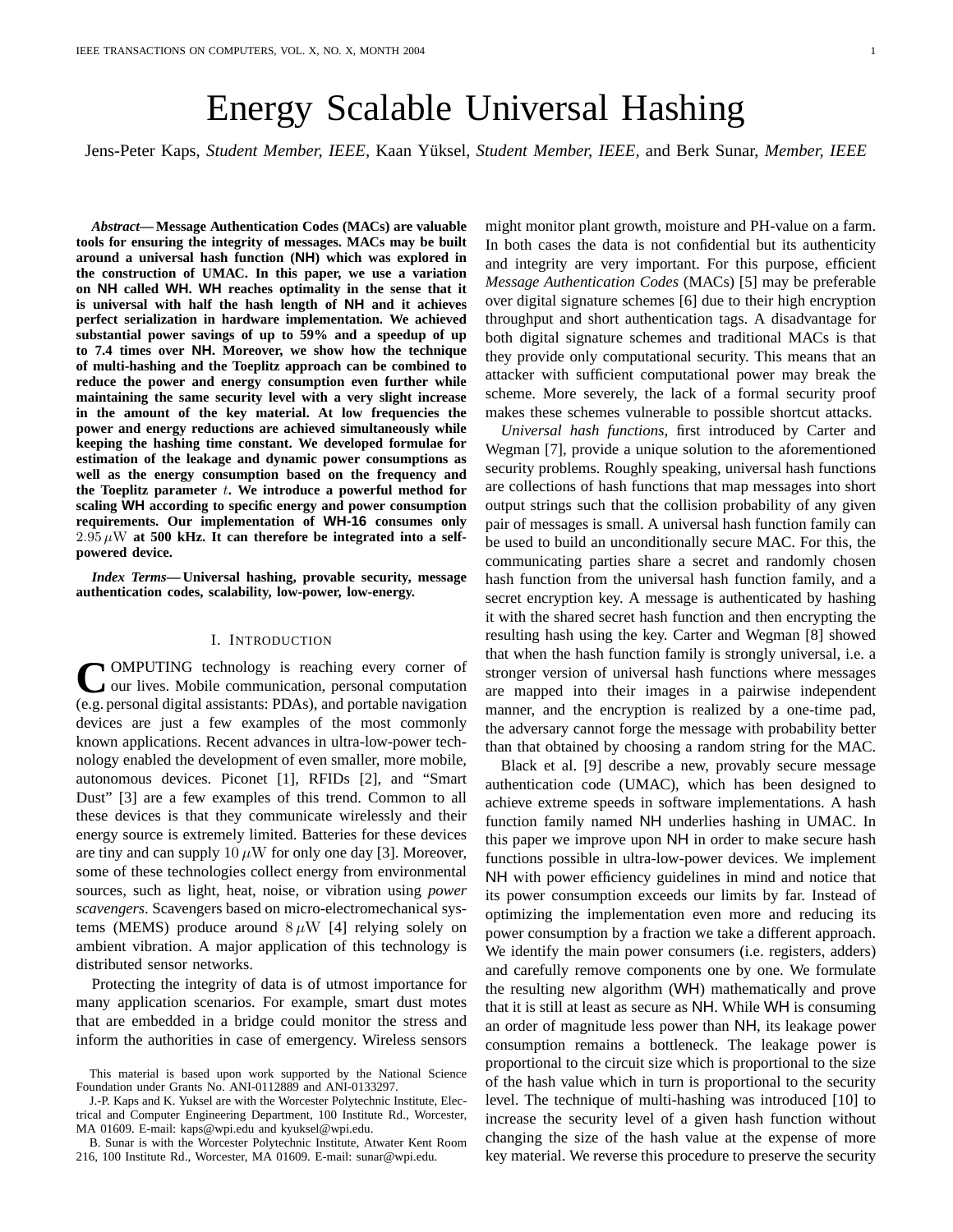level while reducing the size of the hash value and therefore the leakage power. We use the Toeplitz approach to reduce the amount of key material needed. The resulting design is scalable and can be tailored to specific energy and power consumption requirements without sacrificing security.

The remainder of this paper is organized as follows. In Section IV we introduce WH, a power optimized version of NH, with an emphasis on hardware implementation. In Section V we rigorously prove that WH is universal. Section VI describes how we can further reduce the power consumption while maintaining the same level of security by employing the technique of multi-hashing in combination with the Toeplitz approach. We describe our implementation of both NH and WH algorithms in Section VII and present the results in Section VIII. Furthermore, we explain how the Toeplitz parameter  $t$  can be used to optimize WH with respect to specific energy and power consumption requirements.

## II. PREVIOUS WORK

The security aspects of distributed sensor networks have been reviewed by *NAI Labs* in [11]. However, this study focused only on software implementations on current processors whose energy consumption is far above the amount that can be supplied by a scavenger circuit. To our knowledge not much work has been done on improving the performance of universal hashing in hardware. Ramakrishna published a study on the performance of hashing functions in hardware based on universal hashing [12]. However, the main emphasis was on using hash functions for table organization and address translation. In an early work Krawczyk [13] proposed new hash functions from a hardware point of view. This work introduced two constructions: a CRC-based cryptographic hash function, and a construction based on Toeplitz hashing where matrix entries are generated by a Linear Shift Feedback Register (LFSR). The reference gives a sketch for hardware implementation, which includes a key spreader. However, it is difficult to estimate the power consumption of this function from a sketch. There have been no implementations reported so far. In the past decade we have seen many new hash constructions being proposed, constantly improving in speed and collision probability [9], [14]–[18]. For a survey see [19]. However, most of these constructions have targeted efficiency in software implementations, with particular emphasis on matching the instruction set architecture of a particular processor or taking advantage of special instructions made available for multimedia data processing (e.g. Intel's MMX technology). While such high end platforms are essential for everyday computing and communications, in numerous embedded applications (e.g. PDAs, mobile phones) space and power limitations prohibit their employment.

#### III. PRELIMINARIES

# *A. Notations*

Let  $\{0,1\}^*$  represent all binary strings, including the empty string. The set  $H = \{H_K : A \rightarrow B\}$ , is a family of hash functions with domain  $A \subseteq \{0,1\}^*$  of size a and range  $B \subseteq$  $\{0,1\}^*$  of size b.  $H_K$  denotes a single hash function chosen from the set of hash functions  $H$  according to a random key  $K \in \mathbb{C}$  where the set  $\mathbb{C} \subseteq \{0,1\}^*$  denotes the finite set of key strings. In the text we will set  $h = H_K$  for convenience.

The element  $M \in A$  stands for a message string to be hashed and is partitioned into blocks as  $M = (m_1, \dots, m_n)$ , where  $n$  is the number of message blocks of length  $w$ . Similarly the key  $K \in C$  is partitioned as  $K = (k_1, \dots, k_n)$ , where each block  $k_i$  has length w. We use the notation  $H[n, w]$ to refer to a hash function family where  $n$  is the number of message (or key) blocks and  $w$  is the number of bits per block.

Let  $U_w$  represent the set of nonnegative integers less than  $2^w$ , and  $P_w$  represent the set of polynomials over  $GF(2)$  [20] of degree less than  $w$ . Note that each message block  $m<sub>i</sub>$  and key block  $k_i$  belongs to either  $U_w$ ,  $P_w$  or  $GF(2^w)$ . Here  $GF(2^w)$  denotes the finite field of  $2^w$  elements defined by  $GF(2)[x]/(p)$ , where p is an irreducible polynomial of degree w over  $GF(2)$ . In this setting the bits of a message or key block are associated with the coefficients of a polynomial. To illustrate, suppose  $w = 6$  and  $p = x^6 + x + 1$ . Let us see how two messages (binary bit strings), 101101 and 100011, can be multiplied in the Galois Field of  $GF(2)[x]/(p)$ . 101101 and 100011 would be mapped into  $x^5 + x^3 + x^2 + 1$  and  $x^5 + x + 1$ , respectively. Multiplication of these two polynomials yields  $x^{10} + x^8 + x^7 + x^6 + 2x^5 + x^4 + 2x^3 + x^2 + x + 1$ . This is equivalent to  $x^{10} + x^8 + x^7 + x^6 + x^4 + x^2 + x + 1$ (since  $2x^5 \equiv 0x^5 \equiv 0$  in  $GF(2)$ ). Dividing this polynomial by p and taking the remainder, we obtain  $x^5 + x^3 + x^2 + x$ (corresponding to the bit string 101110). Note that this way carries are eliminated as well. Finally the addition symbol '+' is used to denote both integer and polynomial addition (in a ring or finite field). The meaning should be obvious from the context.

# *B. Universal Hashing*

A universal hash function, as proposed by Carter and Wegman [7], is a mapping from the finite set  $A$  with size  $a$  to the finite set B with size b. For a given hash function  $h \in H$ and for a message pair  $(M, M')$  where  $M \neq M'$  the following function is defined:  $\delta_h(M, M') = 1$  if  $h(M) = h(M')$ , and 0 otherwise, that is, the function  $\delta$  yields 1 when the input message pairs collide. For a given finite set of hash functions message pairs connue. For a given limite set of hash functions  $\delta_H(M, M')$  is defined as  $\sum_{h \in H} \delta_h(M, M')$ , which tells us that  $\delta_h(M, M')$  yields the number of functions in H for which  $M$  and  $M'$  collide. When  $h$  is randomly chosen from  $H$ and two distinct messages  $M$  and  $M'$  are given as input, the collision probability is equal to  $\delta_h(M, M')/|H|$ . We give the definitions of the two classes of universal hash functions used in this paper from [19]:

*Definition 1:* The set of hash functions  $H = h : A \rightarrow B$  is said to be **universal** if for every  $M, M' \in A$  where  $M \neq M'$ ,

$$
|h \in H : h(M) = h(M')| = \delta_H(M, M') = \frac{|H|}{h}.
$$

 $\begin{array}{c} \n\text{Definition 2: The set of hash functions } H = h : A \rightarrow B \text{ is} \n\end{array}$ said to be  $\epsilon$ **-almost universal** ( $\epsilon$ −AU) if for every  $M, M' \in A$ where  $M \neq M'$ ,

$$
|h \in H : h(M) = h(M')| = \delta_H(M, M') = \epsilon |H|.
$$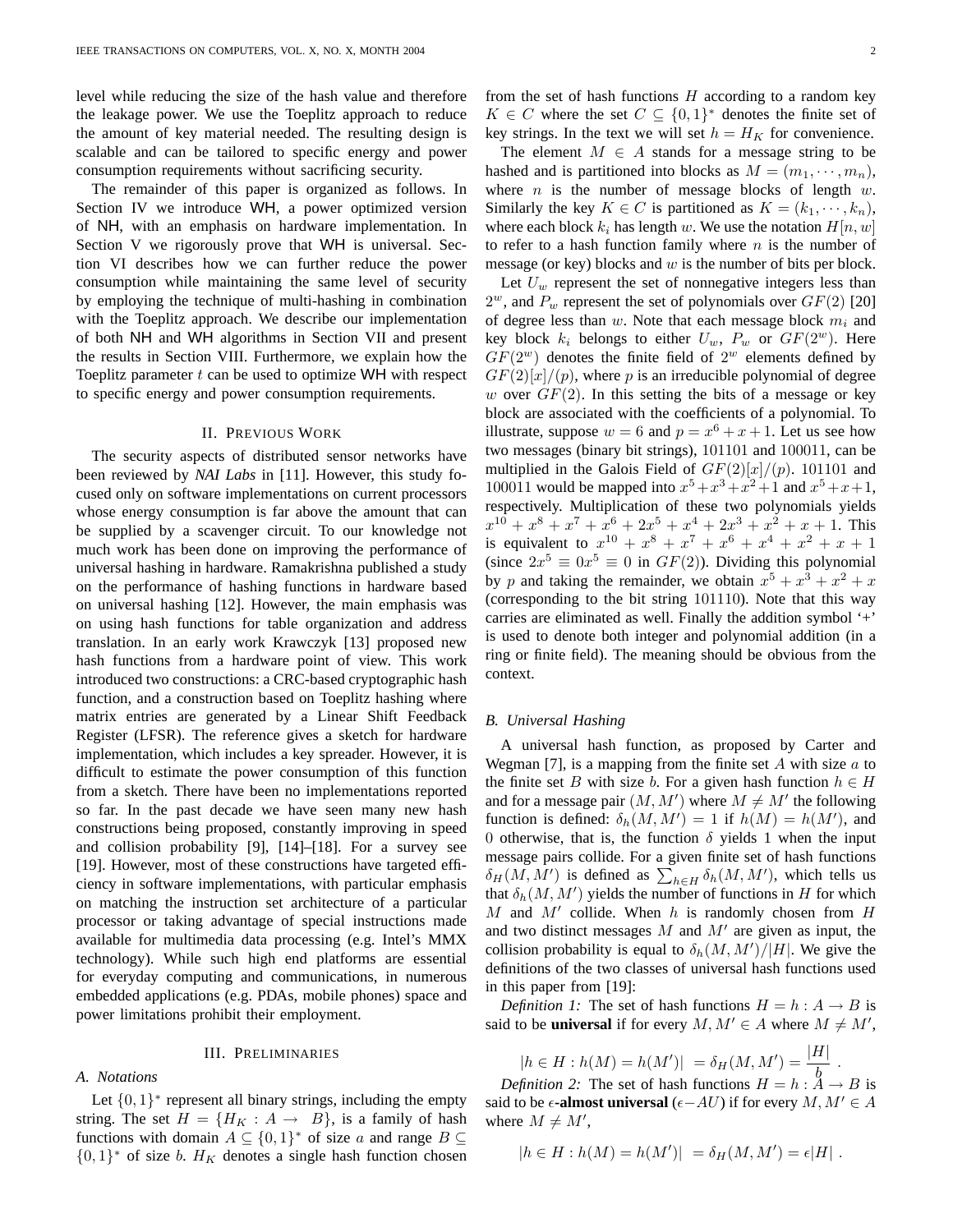In this definition  $\epsilon$  is the upper bound for the probability of collision. Observe that the previous definition might actually be considered as a special case of the latter with  $\epsilon$  being equal to 1/b. The smallest possible value for  $\epsilon$  is  $(a-b)/(b(a-1))$ .

In the past many universal and almost universal hash families were proposed [9], [14]–[18]. Black et al introduced an almost universal hash function family called NH in [9]. The definition of NH is given below.

*Definition 3:* ( [9]) Given  $M = (m_1, \dots, m_n)$  and  $K =$  $(k_1, \dots, k_n)$ , where  $m_i$  and  $k_i \in U_w$ , and for any even  $n \geq 2$ , NH is computed as follows:  $\overline{r}$ 

$$
\mathsf{NH}_K(M) = \left[ \sum_{i=1}^{n/2} ((m_{2i-1} + k_{2i-1}) \bmod 2^w) \right]
$$

$$
\cdot ((m_{2i} + k_{2i}) \bmod 2^w) \right]
$$
 mod  $2^{2w}$ .

In the same paper NH was shown to have a tight bound of  $2^{-w}$  on the collision probability.

# IV. WEIGHTED NH-POLYNOMIAL WITH REDUCTION (WH)

We introduce a new hash function family WH, as a variation to the NH construction, which improves upon NH in terms of power, area and speed. The monomial  $x^{(\frac{n}{2}-i)w}$ , which is constant irrespective of the input, serves to optimize the hardware implementation (see Section VII-B).

*Definition 4:* Given  $M = (m_1, \dots, m_n)$  and  $K =$  $(k_1, \dots, k_n)$ , where  $m_i$  and  $k_i \in GF(2^w)$ , for any even  $n \geq 2$ , and a polynomial p of degree w irreducible over  $GF(2)$ , WH is defined as follows:

$$
WH_K(M) = \sum_{i=1}^{n/2} (m_{2i-1} + k_{2i-1})
$$

$$
\cdot (m_{2i} + k_{2i}) x^{(\frac{n}{2} - i)w} \pmod{p}.
$$

In this construction message and key blocks are associated with polynomials over  $GF(2)$  as opposed to their integer counterparts in the NH construction. In a hardware implementation this completely eliminates the carry chain and thereby improves all three efficiency metrics (i.e. speed, space, power) simultaneously: Due to the elimination of carry propagations, the operable clock frequency (and thus the speed of the hash algorithm) is dramatically increased. Likewise, the area efficiency is improved since the carry network is eliminated. Finally, due to the reduced switching activity, the power consumption is reduced.

Moreover, the new scheme provides us with shorter authentication tags. The size of the authentication tag is a concern for two reasons. First, the tag needs to be transmitted along with the data. Therefore, the shorter the tag, the less power will be consumed for transmission purposes. Second, the size of the tag determines the number of flip-flops needed for storing the tag. NH requires a large number of flip-flops for the double length hash output. In this construction, the storage and transmission requirements are improved by introducing a reduction polynomial of degree matching the block size, and hence, reducing the size of the authentication tag by half. Note that one of the main motives [9] of the NH construction was to eliminate the modular reductions used in the previously proposed hash families (e.g. MMH proposed in [15], SQUARE proposed in [18]) since reductions are relatively costly to implement in software. A modulo reduction involves division and computation of the remainder. In hardware, however, reductions (especially those with fixed low-weight polynomials) can be implemented quite efficiently. The reduction becomes an integral part of the computation and involves only a simple subtraction at each step (see Section VII-B).

Another point is that while processing multiple blocks, it is often necessary to hold the hash value accumulated during the previous iterations in a temporary register. This increases the storage requirement and translates into a larger and slower circuit with higher power consumption. We could achieve perfect serialization via scaling each product of message and key pairs with a power of  $x$ . In the implementation this translates into the accumulation of block products in the same register that holds the hash of the previously processed blocks. This eliminates the need for an extra temporary register as well as other control components required to implement the data path.

## V. ANALYSIS

In this section we give the theorem and its proof establishing the security of WH.

*Theorem 1:* For any even  $n \geq 2$  and  $w \geq 1$ , WH[n, w] is universal on n equal-length strings.

The intuition behind this theorem is that when WH is used as the hash function, we can mathematically prove and quantify that the adversary cannot falsify our message with a better probability than randomly selecting the right hash value from all possible hashes.

*Proof:* Let M,  $M'$  be distinct members of the domain A with equal lengths. For brevity we denote  $(m_{2i-1} +$  $(k_{2i-1})(m_{2i} + k_{2i}) = mk_{2i}, (m'_{2i-1} + k_{2i-1})(m'_{2i} + k_{2i}) =$  $m'k_{2i}$  and so on. Let M, M' be distinct members of the domain A with equal lengths. We are required to show that

$$
Pr[WH_K(M) = WH_K(M')] = 2^{-w}.
$$

Expanding the terms inside the probability expression, we obtain

$$
Pr\left[\sum_{i=1}^{n/2} mk_{2i} \left(x^{\left(\frac{n}{2} - i\right)w}\right) = \sum_{i=1}^{n/2} (m'k_{2i} \left(x^{\left(\frac{n}{2} - i\right)w}\right) \pmod{p}\right] = 2^{-w} . (1)
$$

The probability is taken over uniform choices of  $(k_1, \ldots, k_n)$ with each  $k_i \in GF(2^w)$  and the arithmetic is over  $GF(2^w)$ . Since M and M' are distinct,  $m_i \neq m'_i$  for some  $1 \leq i \leq n$ . Let  $m_{2l} \neq m'_{2l}$ . For any choice of  $k_1, \ldots, k_{2l-2}, k_{2l}, \ldots, k_n$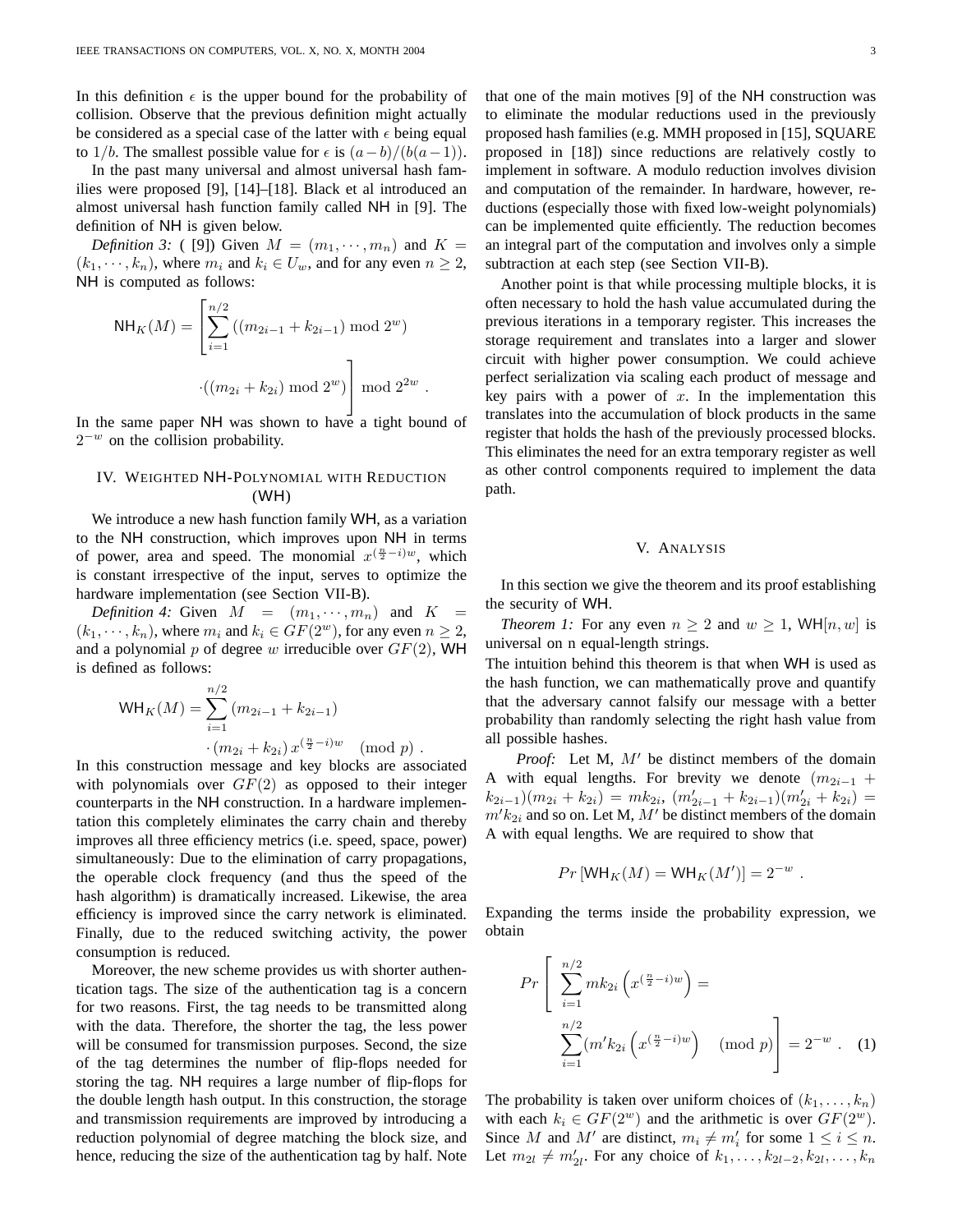having

$$
Pr_{k_{2l-1} \in GF(2^w)} \left[ \sum_{i=1}^{n/2} mk_{2i} \left( x^{\left(\frac{n}{2} - i\right)w} \right) = \sum_{i=1}^{n/2} m' k_{2i} \left( x^{\left(\frac{n}{2} - i\right)w} \right) \pmod{p} \right] = 2^{-w} \tag{2}
$$

satisfied for all  $1 \leq l \leq n/2$  implies (1). Setting y and z as

$$
y = \left[\sum_{i=1}^{l-1} m' k_{2i} x^{(\frac{n}{2}-i)w} - \sum_{i=1}^{l-1} m k_{2i} x^{(\frac{n}{2}-i)w}\right] \pmod{p}
$$

and

$$
z = \left[ \sum_{i=l+1}^{n/2} m' k_{2i} x^{(\frac{n}{2} - i)w} - \sum_{i=l+1}^{n/2} m k_{2i} x^{(\frac{n}{2} - i)w} \right] \pmod{p}
$$

we rewrite the probability expression in (2) as

$$
Pr_{k_{2l-1}} \left[ x^{(\frac{n}{2}-l)w} [mk_{2l} - m'k_{2l}] = 0 \right]
$$
  

$$
y + z \pmod{p} = 2^{-w}.
$$

Since  $x^{(\frac{n}{2}-l)w}$  is invertible in  $GF(2^w)$ , the equation inside the probability expression can be rewritten as follows.

$$
k_{2l-1}(m_{2l} - m'_{2l}) + m_{2l-1}(m_{2l} + k_{2l}) - m'_{2l-1}(m'_{2l} + k_{2l})
$$
  
=  $x^{-(\frac{n}{2}-l)w}(y+z) \pmod{p}$ 

Solving the equation for  $k_{2l-1}$ , we end up with the following

$$
k_{2l-1} = (m_{2l} - m'_{2l})^{-1} \left( (x^{-(\frac{n}{2}-l)w})(y+z) - m_{2l-1}(m_{2l} + k_{2l}) + m'_{2l-1}(m'_{2l} + k_{2l}) \right) \pmod{p}.
$$

Note that  $(m_{2l} - m'_{2l})$  is invertible since in the beginning of the proof we assumed that  $m_{2l} \neq m'_{2l}$ . This proves that for any  $m_{2l}$ ,  $m'_{2l}$  (with  $m_{2l} \neq m'_{2l}$ ) and  $y, z \in GF(2^w)$  there exists exactly one  $k_{2l-1} \in GF(2^w)$  which causes a collision. Therefore,

$$
Pr[WH_K(M) = WH_K(M')] = 2^{-w}.
$$

# VI. REDUCING THE POWER CONSUMPTION WITH TOEPLITZ CONSTRUCTION

The power consumed by a VLSI circuit has two components: Leakage power and dynamic power. Only the latter depends on frequency. This means that at lower frequencies the total power consumption is dominated by the leakage power consumption. Since this component is directly proportional to the size of the circuit, we now aim to design a smaller circuit, and hence, introduce the hash function family  $\text{WH}^T[n, w, t]$ ("Toeplitz-WH") having three parameters, namely  $n$ ,  $w$  and  $t$ . The additional parameter  $t$  stands for Toeplitz iteration count, where  $t \geq 1$ , and the others are defined as before. Domain A

remains the same whereas the range is now  $B = \{0, 1\}^{wt}$ . A function is selected by a key K of length  $w(n+2(t-1))$  bits. In other words, K is composed of  $(n+2(t-1))$  w bit words. We have  $K = (k_1, k_2 \cdots, k_{n+2(t-1)})$ , where each  $k_i$  is a w bit word. The notation  $K_{i,j}$  represents  $K = (k_i, k_{i+1}, \dots, k_j)$ . Then for a message string  $M \in A$ , WH $_K^T(M)$  is defined as follows.

$$
WH_{K}^{T}(M) = (WH_{K_{1..n}}(M), WH_{K_{3..n+2}}(M),
$$

$$
\cdots, WH_{K_{2t-1..n+2t-2}}(M)).
$$

The circuit size scales with the data path width, i.e. the block size  $w$  of the message and the key. Since the collision probability is equal to  $2^{-w}$  (see Section V), reducing the block size w will significantly increase this probability and impair the security of the system. In order to decrease the collision probability without changing the word size, [9] uses the technique of multi-hashing [10] in which different random members of the hash function family are applied to the message, and the results are concatenated to form the hash value. We use a similar approach, however, we preserve the collision probability while reducing the word size. For instance, to obtain the collision probability of  $2^{-w}$  with a block size of  $w/4$  bits, each message block is hashed 4 times with independent keys. The computed hash outputs  $(w/4$  bits each) are then concatenated to form the  $w$  bit hash result. The drawback of this method is that it requires 4 times the key material. As a remedy one can employ the well-known Toeplitz approach [9], [13], [21] in which shifted versions of one key rather than several independent keys are used. In this case, however, since the keys are related to each other, it is not obvious that the collision probability can be maintained. In Theorem 2 we prove that the Toeplitz construction for WH can still achieve the desired result.

*Theorem 2:* For any  $w \geq 1$ ,  $t \geq 1$ , and any even  $n \geq 1$ 2, WH<sup>T</sup> $[n, w, t]$  is universal on equal-length strings with collision probability of  $2^{-wt}$ .

*Proof:* For the sake of brevity we will use WH and WH<sup>T</sup> instead of WH[n, w] and WH<sup>T</sup>[n, w, t], respectively. We denote  $(k_{2i+2j-3} + m_{2i-1})(k_{2i+2j-2} + m_{2i}) = km_{2i,2j}$ ,  $(k_{2i+2j-3} + m'_{2i-1})(k_{2i+2j-2} + m'_{2i}) = km'_{2i,2j}$  and so on. Let  $M$  and  $M'$  be distinct members of the domain  $A$  with equal lengths. We are required to show

$$
Pr[\text{WH}_K^T(M) = \text{WH}_K^T(M')] = 2^{-wt} \tag{3}
$$

We have  $M = (m_1, m_2, \cdots, m_n), M' = (m'_1, m'_2, \cdots, m'_n)$ and  $K = (k_1, k_2, \dots, k_{n+2(t-1)})$ , where  $m_i$ ,  $m'_i$  and  $k_i$  are all w bit words associated with polynomials. Note that the arithmetic is carried out over  $GF(2<sup>w</sup>)$  with the irreducible polynomial  $p$  of degree  $w$ . Next we define the event  $E_i$  for  $j \in \{1, \dots, t\}$  as follows.

$$
E_j: \sum_{i=1}^{n/2} km_{2i,2j} \left( x^{(\frac{n}{2}-i)w} \right) =
$$
  

$$
\sum_{i=1}^{n/2} km'_{2i,2j} \left( x^{(\frac{n}{2}-i)w} \right) \pmod{p}
$$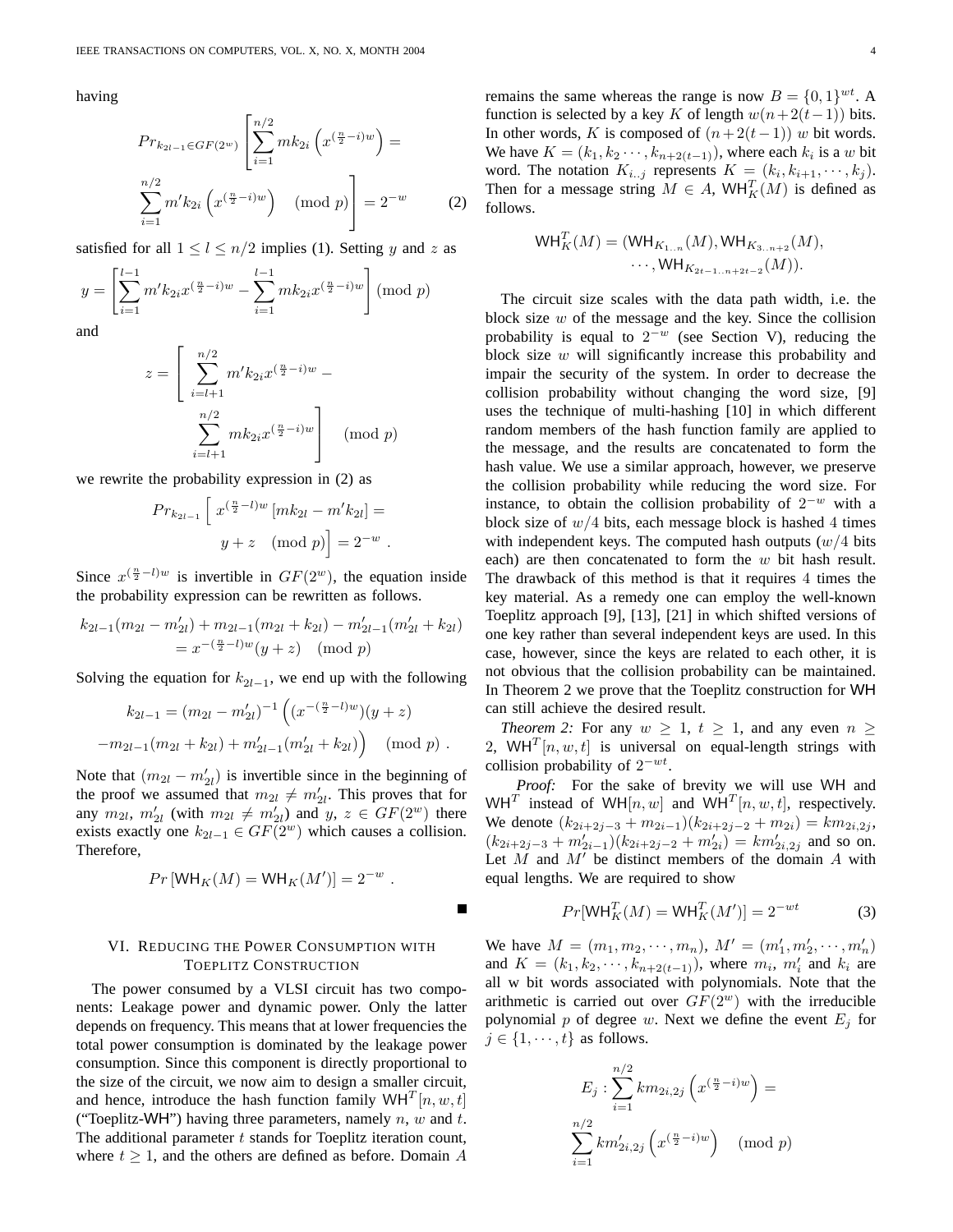We call each term in the summations of the  $E_j$  a "clause" (e.g.,  $(k_1+m_1)(k_2+m_2)x^{(\frac{n}{2}-1)w}$  is a clause). Now the probability in (3) can be rewritten as

$$
Pr[E_1 \cap E_2 \cap \cdots \cap E_t].
$$

Without loss of generality, we can assume that  $M$  and  $M'$ disagree in the last clause (i.e.,  $m_{n-1} \neq m'_{n-1}$  or  $m_n \neq m'_n$ ). Notice that if  $M$  and  $M'$  agreed in the last clause then each  $E_i$  would be satisfied if and only if it was also satisfied when that last clause was omitted. Hence, we could truncate  $M$  and  $M'$  after the last clause in which they disagree, and still obtain exactly the same set of keys causing collisions.

Now, again without loss of generality, we can assume that  $m_{n-1} \neq m'_{n-1}$  because for each iteration of  $E_j$  the key is shifted by two words making the case symmetric. We proceed by proving that for all  $j \in \{1, \dots, t\}$ ,  $Pr[E_j \text{ is true}]$  $E_1, \dots, E_{j-1}$  are true] =  $2^{-w}$ , implying the theorem.

For  $j = 1$ , the claim is satisfied due to Theorem 1. For  $j > 1$ , the events  $E_1$  through  $E_{j-1}$  depend only on key words  $k_1, \dots, k_{n+2j-4}$  while  $E_j$  depends also on  $k_{n+2j-3}$ and  $k_{n+2j-2}$ . By fixing  $k_1$  through  $k_{n+2j-4}$  such that  $E_1$ through  $E_{j-1}$  are satisfied, and fixing any value for  $k_{n+2j-3}$ , we prove that there is only one value of  $k_{n+2j-2}$  satisfying  $E_j$ . Let

$$
y = \sum_{i=1}^{n/2-1} km'_{2i,2j} \left( x^{(\frac{n}{2}-i)w} \right) - \sum_{i=1}^{n/2-1} km_{2i,2j} \left( x^{(\frac{n}{2}-i)w} \right) .
$$

Thus,  $E_j$  becomes

$$
E_j : km_{n,2j} - km'_{n,2j} = y \pmod{p} .
$$

Now we are required to prove that

$$
Pr[km_{n,2j} - km'_{n,2j} = y \pmod{p}] = 2^{-w}.
$$

Solving the equation inside the above probability expression for  $k_{n+2j-2}$ , we end up with the following

$$
k_{n+2j-2} = (m_{n-1} - m'_{n-1})^{-1} (y - m_n(m_{n-1} + k_{n+2j-3})
$$
  
+
$$
m'_n(m'_{n-1} + k_{n+2j-3}))
$$
 (mod  $p$ ).

Note that  $(m_{n-1} - m'_{n-1})$  is invertible since in the beginning of the proof we assumed  $m_{n-1} \neq m'_{n-1}$ . This proves that for any  $k_{n+2j-3}, m_{n-1}, m'_{n-1}$  (with  $m_{n-1} \neq m'_{n-1}$ ) ∈  $GF(2<sup>w</sup>)$ there exists exactly one  $k_{n+2j-2} \in GF(2^w)$  which causes a collision. Therefore,

$$
Pr[\text{WH}_K^T(M) = \text{WH}_K^T(M')] = 2^{-wt}.
$$

## VII. IMPLEMENTATION

The power dissipation in CMOS devices can be characterized by the following formula [22]:

$$
P = \underbrace{\left(\frac{1}{2} \cdot C \cdot V_{DD}^2 + Q_{se} \cdot V_{DD}\right) \cdot f \cdot N}_{P_{\text{Dynamic}}} + \underbrace{I_{leak} \cdot V_{DD}}_{P_{\text{Leakage}}} \tag{4}
$$

The term P<sub>Dynamic</sub> represents the power required to charge and discharge circuit nodes as well as the power dissipation during output transitions. The terms  $C, Q_{se}$ , and  $V_{DD}$  are technology dependent [22]. The switching activity, i.e. the number of gate output transitions per clock cycle, is represented by  $N$ , and the operating frequency by  $f$ . The second term P<sub>Leakage</sub> represents the static power dissipation due to the leakage current  $I_{leak}$ . The leakage current is directly determined by the number of gates and the fabrication technology. For more information about low-power design see [23]. In order to minimize the power consumption, we designed our CMOS circuits with the following rules in mind:

- The number of output transitions has to be minimal.
- The circuit size should be minimized.
- Glitches cause unnecessary transitions and therefore should be avoided.

# *A.* NH

The algorithm for NH is described in [9]. It is given in this paper in Definition 3 as

$$
NH_K(M) = \left[ \sum_{i=1}^{n/2} ((m_{2i-1} + k_{2i-1}) \bmod 2^w) \right. \n\cdot ((m_{2i} + k_{2i}) \bmod 2^w) \mod 2^{2w} .
$$

This leads to the simple functional block diagram shown in Figure 1. The message and the key are assumed to be split into  $n$  blocks of  $w$  bits. Messages that are shorter than a multiple of  $2 \cdot w$  are padded. All odd message blocks are applied to input  $m_1$ , all even message blocks to input  $m_2$ . The blocks of the key are applied similarly to  $k1$  and  $k2$ . The output of Adder 1 is  $ma = m1 + k1 \mod 2^w$ , the output of Adder 2 is  $mb = m^2 + k^2 \mod 2^w$ . These are integer additions where the carry out is discarded. The multiplication results in  $mout =$  $ma \cdot mb$ . The final adder accumulates all  $n/2$  products.



Fig. 1. Functional diagram for NH

The actual block diagram for the circuit is much more complex and can be found in Figure 2. As power consumption is our main concern and not speed, we base our design on a bit serial multiplier. For each multiplication of two  $w$  bit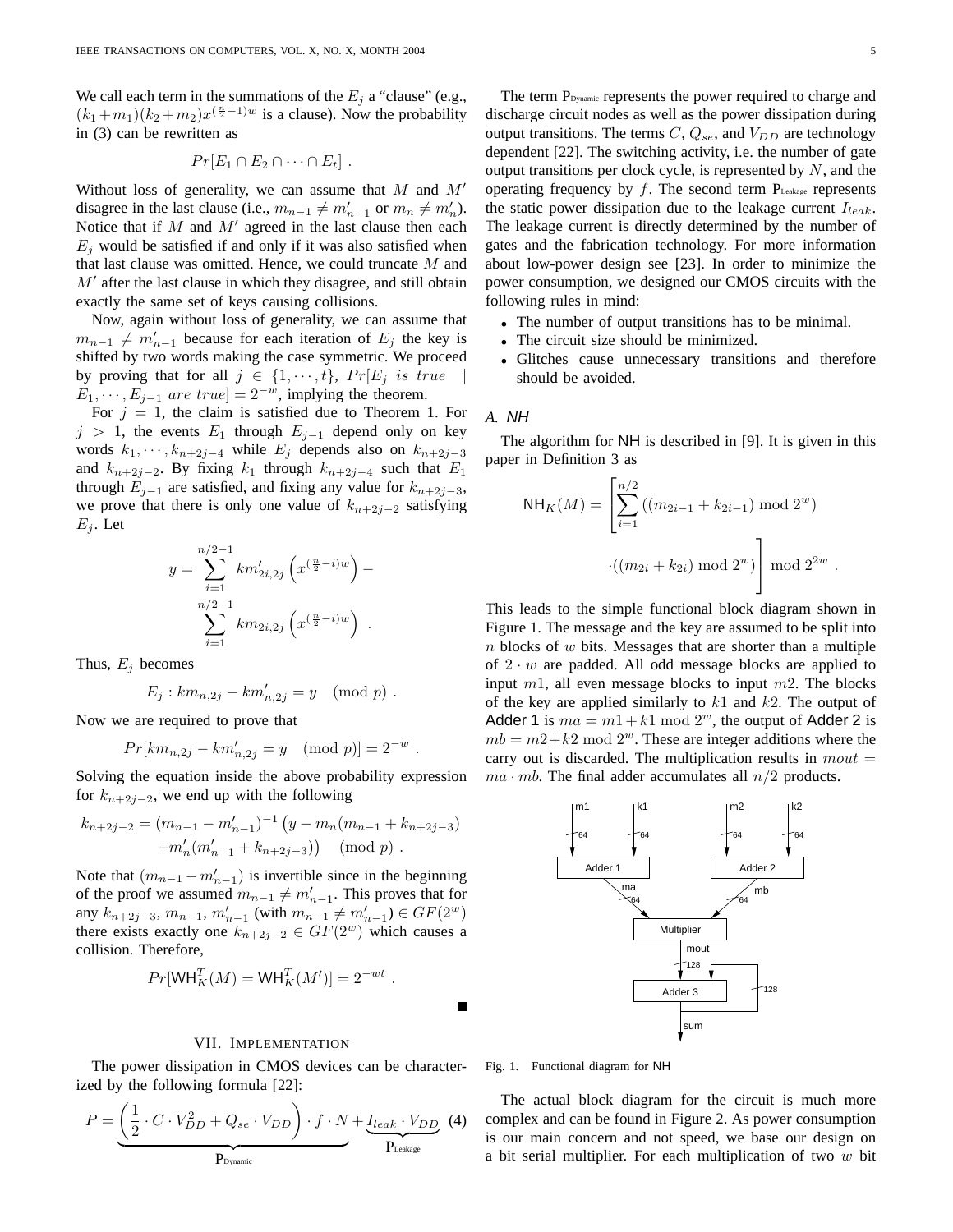numbers, w partial products need to be computed and added: mont =  $\sum_{j=1}^{w} ma \cdot mb[j] \cdot 2^{j-1}$ .

This decision gives us the ability to use a bit serial adder for Adder 2 as its result  $mb[j]$  (indicated as  $mult$  in Figure 2) can directly be used by the bit serial multiplier. A bit serial adder produces one bit of the result with each clock cycle, starting with the LSB, and it has minimal glitching. However, the multiplicand ma has to be available immediately. Therefore we use a simple ripple carry adder to implement Adder 1. Its main disadvantage is that it takes a long time until the carries propagate through the adder, causing a lot of glitching and therefore a high power consumption. However, Adder 1 needs to compute a new result only every 64 clock cycles, hence its dynamic power consumption is tolerable.

The Bit Multiplier in Figure 2 computes the partial products, one during each clock cycle. The addition of the partial products is accomplished using a carry-save adder and the Right Shift Algorithm [24]. This adder uses the redundant carrysave notation which results in minimal glitching as the carries are not fully propagated. However, this requires 64 additional flip-flops to store the carry bits. After one multiplication has been computed, its result has to be added to the accumulation of the previous multiplications as indicated by Adder 3 in Figure 1. Rather than having a separate multiplier and adder, in the actual implementation we add the partial products of the next multiplication immediately to the result of the previous additions. This technique stores the result of Adder 3 in the Multiplier thus saving a 128 bit register and a 128 bit multiplexer.

The carry-save adder has separate data paths for sum and carry. It can add the partial products of one multiplication very efficiently. However, after the product is computed it needs to be re-aligned before the partial products of the next multiplication can be added to this result. This re-alignment involves converting the number from carry-save notation to standard binary notation, i.e, adding the caries to the sum. This addition is done using a ripple carry adder (Figure 2 shows that this Ripple Carry Adder has the signal rcasum as output). Even though the products of the multiplication are 128 bits wide, the carry is only 64 bits wide, hence the ripple carry adder is only 64 bits wide. This sum needs to be computed only after a multiplication has finished, i.e., every 64 clock cycles. As the result is not needed during the other 63 clock cycles, we isolate the operands from the ripple carry adder, hence the adder does not consume power due to switching activity when its output is not needed. After one multiplication is completed and the result is re-aligned, the carry registers are set to zero for the next computation.

# *B.* WH

The design of WH was conceived by inspecting our implementation of NH and removing the main power consumers. The main drawback of NH for hardware implementations is its use of integer arithmetic. Even though we use a carry-save adder in the multiplier, merge Adder 3, and use ripple carry adders with operand isolation on paths that are active only every 64 clock cycles, the integer adders still consume most of



Fig. 2. Block diagram for NH datapath

the power. Furthermore, the carry-save adder uses an extra set of flip-flops to store the carries. The delay of the ripple carry adder for Adder 1 makes another set of flip-flops necessary. The bit serial adder stores both inputs in registers for shifting. All these blocks add up to a significant amount of dynamic and leakage power consumption. Our goal for designing WH is to eliminate most of these power consumers.

The first step is to use polynomials over  $GF(2)$  instead of integers. Using such polynomials completely removes the carries. Therefore the costly adders can be replaced with simple XOR gates which consume significantly less dynamic and leakage power. Because of their much shorter delay we do not need a register after Adder 1. Also the implementation of the bit serial adder (Adder 2) becomes much simpler, only one 64 bit shift register is needed. We also replaced the carry-save adder of the Multiplier and Adder 3 combination with XOR gates, and thereby removed the whole carry path including the carry register, the multiplexer, and the ripple carry adder to realign the sum.

Moreover, we are reducing the result to 64 bits using an irreducible polynomial. This provides a shorter authentication tag, reducing the power consumed for its transmission. In our hardware implementation the iterations of the multiplication and the reduction operations are interleaved eliminating the need for extra space to store the partial product. Furthermore, using low Hamming-weight polynomials the reduction can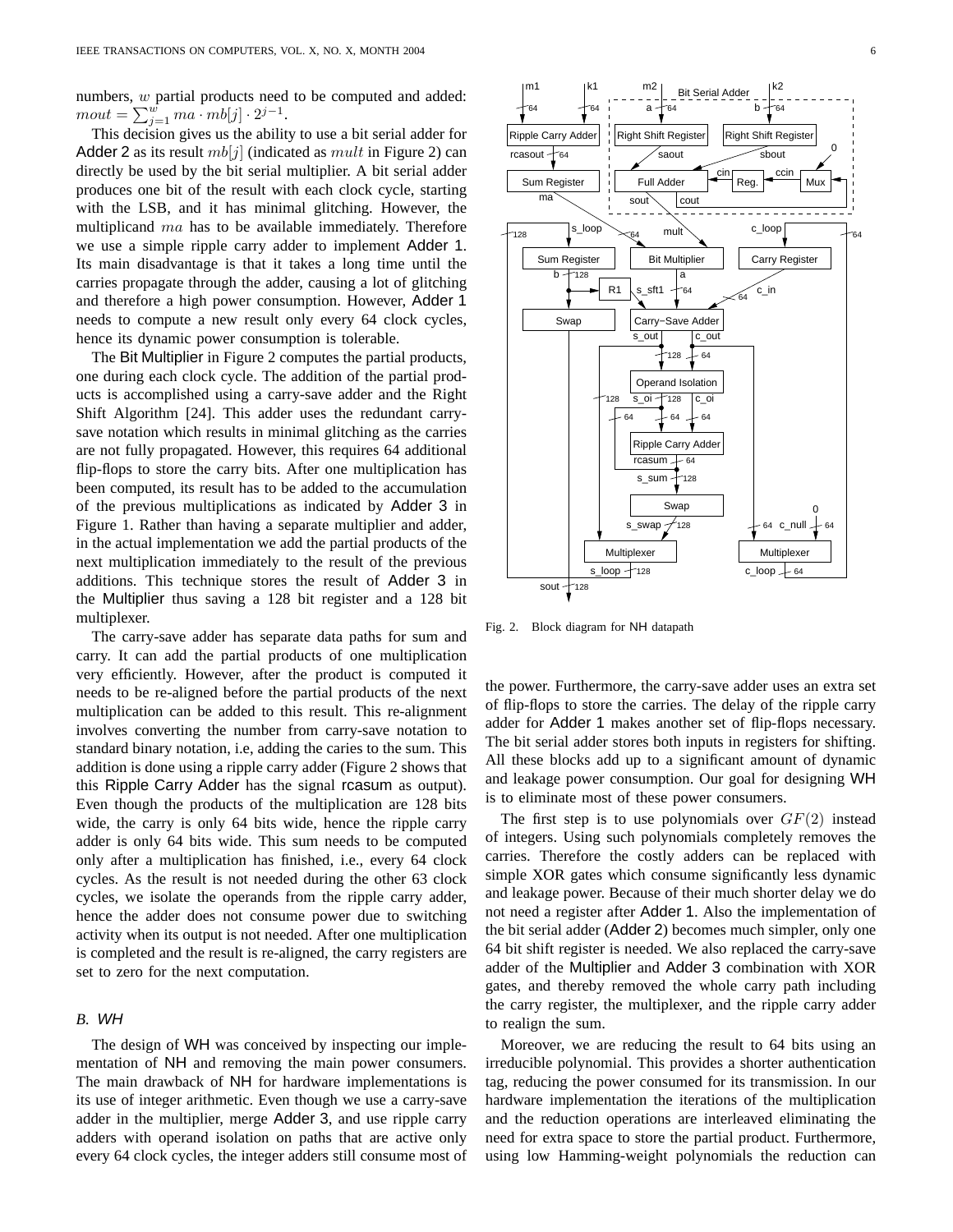be achieved with only a few gates and minimal extra delay. We are performing the modulo reduction after every single addition. This keeps the reduction circuit simple and the result is never larger than  $w$  bits. However, the Multiplier and Adder 3 can no longer be merged due to the reduction. This is expensive as we need to have not just one adder but also one extra 64 bit register. In order to avoid this penalty we multiply each product by  $x^{\left(\frac{n}{2}-i\right)w}$ . This enables us to merge the Multiplier and Adder 3, eliminating the need for the register and the adder. These modifications lead to Definition 4 for WH:

$$
WH_K(M) = \sum_{i=1}^{n/2} (m_{2i-1} + k_{2i-1})
$$

$$
\cdot (m_{2i} + k_{2i}) x^{(\frac{n}{2} - i)w} \pmod{p}.
$$

Note that even though the functional diagram for WH (Figure 3) differs from the one for NH (Figure 1) only in the size of the output and the modulo reduction block, the block diagram of WH (Figure 4) differs vastly from the one for NH (Figure 2).



Fig. 3. Functional diagram for WH

### *C.* WH *with Toeplitz Construction*

We have shown in Section VI that it is possible to preserve the security level while reducing the word size if the message is hashed multiple times with independent keys. The Toeplitz approach describes how these keys can be generated efficiently. For our implementation we assume that the circuit, which generates the messages and the keys, implements this approach and delivers keys and the appropriate parts of the message to our hash function implementation.

Figure 4 shows a detailed block diagram for WH depending on the Toeplitz parameter  $t$ . We define the word size  $w$  as 64 bits. The block size is the word size divided by the Toeplitz parameter  $t$ . The implementation of WH with a 64 bit word size, i.e.  $t = 1$ , is called WH-64. The minimum input length in this case is  $2 \cdot w = 128$  bits. Half of these bits are applied to m1 and the other half to m2. The same holds for the key. In order to achieve the same level of security for a word size of 32 bits we would hash the message twice. Hence, the Toeplitz iteration count  $t$  would be two. The implementation of this is called WH-32. In order to hash the same input of 128 bits WH-32 would need to compute four hashes. The length of the final output is the same.



Fig. 4. Detailed block diagram for WH datapath depending on Toeplitz parameter  $t$ 

#### *D. Control Logic*

The control logic manages the switching of the multiplexers, loading of the next data set and resetting of the carry registers. Due to the iterative nature of our multiplier, the control logic requires a counter. Traditionally, counters are built using a register and a combinational incrementer. The incrementer requires long carry propagations which cause glitching and introduce latency. As the critical delay of the datapath is minimized in our design to only a few levels of logic, the delay of an incrementer would create a bottleneck in the control circuit. Hence, optimization of this unit is critical. Instead of an integer counter, we use a linear feedback shift register (LFSR) with 6 flip-flops for NH and WH-64, enhanced to "count" up to 64. LFSRs have minimal glitching and therefore make power efficient and fast counters. The control logic for WH-32 and WH-16 uses the same principle and "counts" only to 32 and 16. The same control logic was used for NH and all versions of WH.

# VIII. RESULTS

We used the TSMC  $0.13 \mu m$  ASIC library, which is characterized for power, and the Synopsys tools Design Compiler and Power Compiler for synthesizing our designs. The results of the simulations on many input sets were verified with the Maple package [25] for consistency.

# *A.* NH *and* WH

Table I shows the results for power, area, and delay for the hash implementations of NH and WH, synthesized for 100 MHz. WH consumes 41% of the dynamic power and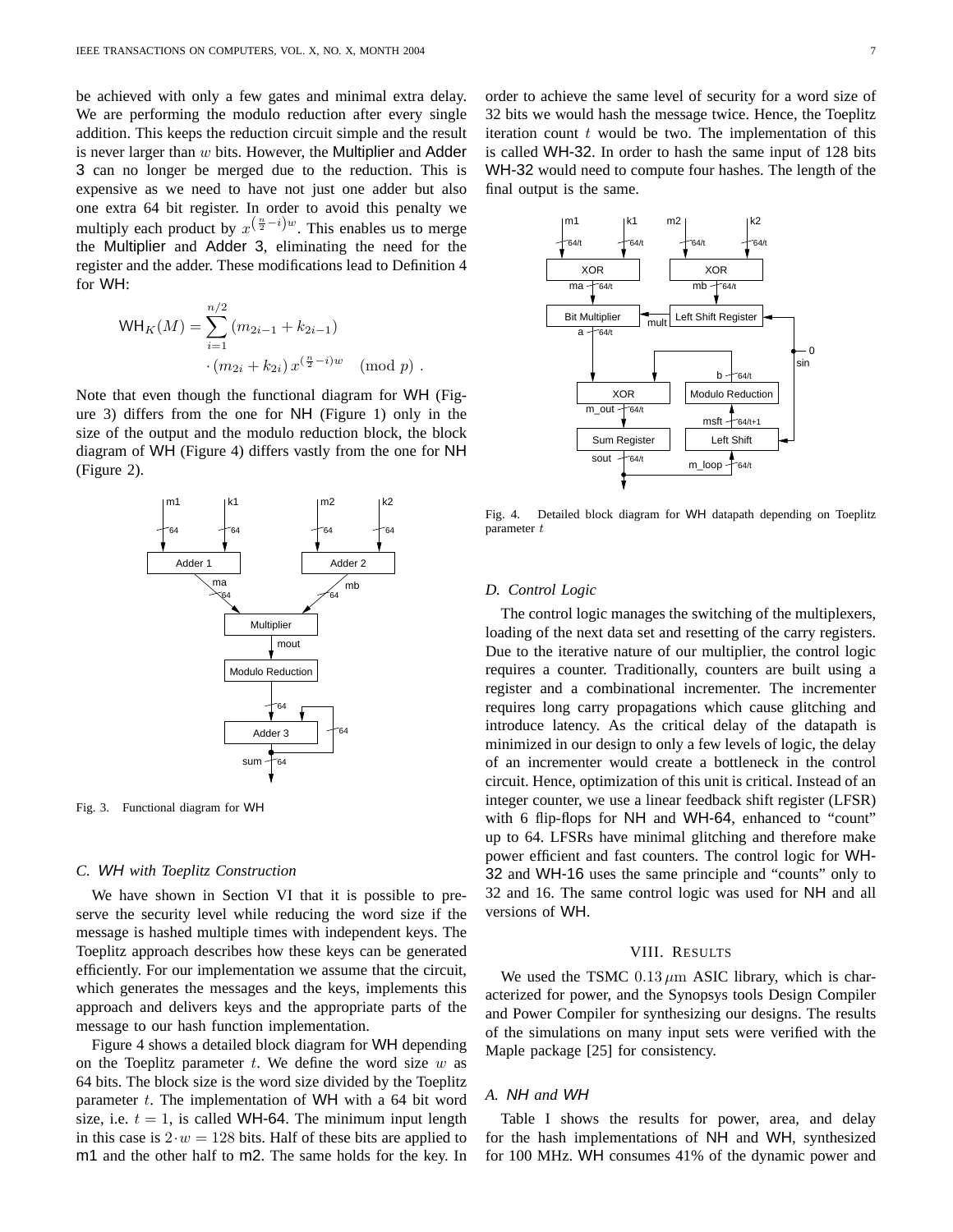| <b>Design</b> | <b>Dynamic</b><br>Power |               | Leakage<br>Power |               | <b>Energy</b> |               | <b>Circuit</b><br>Area |               | Delay /<br><b>Speedup</b> |     |  |
|---------------|-------------------------|---------------|------------------|---------------|---------------|---------------|------------------------|---------------|---------------------------|-----|--|
|               | $\mu$ W                 | $\frac{0}{0}$ | μW               | $\frac{0}{0}$ | n.J           | $\frac{6}{9}$ | gates                  | $\frac{0}{0}$ | ns                        | X   |  |
| <b>NH</b>     | 1093.9                  | 100           | 28.1             | 100           | 0.72          | 100           | 5291                   | 100           | 9.92                      | 1.0 |  |
| WН            | 452.3                   | 41            | 9.4              | 33            | 0.30          | 41            | 1701                   | 32            | 1.35                      | 7.4 |  |

TABLE I COMPARISON OF NH WITH WH AT 100 MHZ

33% of the leakage power of NH while at the same time consuming only 32% of the area<sup>1</sup>. WH and NH need the same number of clock cycles to compute a hash value from the same input but WH can run 7.4 times faster than NH. We proved that WH provides the same level of security.

#### *B.* WH *with Various Block Sizes*

We implemented WH with block size  $w$  of 64 bits (WH-64), 32 bits (WH-32), and 16 bits (WH-16). Table II shows the results for power, area, and delay for these hash implementations, synthesized for operation at 100 MHz .

TABLE II COMPARISON OF HASH IMPLEMENTATIONS AT 100 MHZ

| Design       | <b>Dynamic</b><br>Power |               | Leakage<br><b>Power</b> |               | <b>Circuit</b><br>Area |               | Delay /<br>Speedup |     |  |
|--------------|-------------------------|---------------|-------------------------|---------------|------------------------|---------------|--------------------|-----|--|
|              | $\mu$ W                 | $\frac{0}{0}$ | uW                      | $\frac{0}{0}$ | gates                  | $\frac{0}{0}$ | ns                 | x   |  |
| <b>WH-64</b> | 452.3                   | 100           | 9.36                    | 100           | 1701                   | 100           | 1.35               | 1.0 |  |
| <b>WH-32</b> | 217.5                   | 48            | 4.81                    | 51            | 873                    | 51            | 1.31               | 1.0 |  |
| WH-16        | 126.2                   | 28            | 2.32                    | 25            | 460                    | 27            | 0.76               | 1.8 |  |

It can be seen in Table II that the dynamic and leakage power consumptions as well as the circuit size are reduced almost linearly with the block size. We analytically verify these observations. For simplicity, in our analysis we ignore the contributions of the control and reduction units to the power consumption. From the power dissipation formula for CMOS (Equation 4) we see that the leakage power is proportional to the number of gates (i.e. area A) used:  $P_{Leak} \propto A$ . The area in turn is proportional to the block size, i.e.  $A \propto w$ , and therefore

$$
P_{Leak} \propto w.
$$

The dynamic power consumption is proportional to the operating frequency and the number of logic transitions:  $P_{Dyn} \propto$ f N. Since  $N \propto w$ , the dynamic power consumption scales with the frequency and the block size as follows.

$$
P_{Dyn} \propto f w
$$

The total power consumption  $P = P_{Dyn} + P_{Leak}$  is related to  $f$  and  $w$  as

$$
P \propto w(cf+1) \; .
$$

Here  $c$  is a fixed constant factor. The energy  $E$  consumed is the total power times the running time:  $E = PT$ . Since

 $T = \frac{w}{f}$ , the total energy consumption is related to the block size and the frequency as

$$
E \propto w^2 \left( c + \frac{1}{f} \right) .
$$

The slight nonlinearity observed in Table II can be explained by considering the control and the modulo reduction units, which are the only parts in the circuit that do not scale linearly with the block size. The size of the modulo reduction unit depends on the primitive polynomial and can be made negligible by utilizing a low-Hamming weight polynomial such as a trinomial. The control unit scales with the logarithm of the block since an LFSR of  $r$  flip flops may be used to count through  $2<sup>r</sup> - 1$  states. This explains why the reduction is not exactly linear. The critical timing path in all implementations is from the control logic to the shift register.

# *C.* WH *with Toeplitz*

Table III shows the power consumptions of three implementations of WH. The first one is the standard implementation of WH with a block size of  $w = 64$ . The other two implementations are utilizing the multi-hashing technique with  $t = 2$ and 4, and with block sizes of  $w = 16$  and 32, respectively. The figures given in Table III represent the power/energy consumptions of the three hash algorithms for processing the same amount of input data (i.e. 64 bits).

In the table we observe that both the dynamic and the leakage power consumptions decrease almost linearly with increasing multi-hash iteration count  $t$ . We observe the same behavior for all frequencies. On the other hand the energy consumption stays about the same regardless of multi-hashing and only increases with decreasing operating frequency. Also notice that the leakage power remains the same and it becomes the limiting factor at lower frequencies. One way to reduce the dynamic power consumption is to lower the operating frequency. However, this increases the energy consumption as the leakage power is now consumed over a longer period of time.

As evident from the table using the Toeplitz approach it is possible to reduce the power consumed to hash  $w$  bits of data. We next analyze the dependency of power and energy on the block size, the operating frequency, and the multi-hashing iteration count. As a first step we define  $w$  as a constant block size of 64 bits. The Toeplitz count is  $t$ . In order to achieve the same security for an implementation with a block size of  $\frac{w}{t}$  the result has to be hashed t times. The effective block length becomes  $w' = \frac{w}{t}$ . This approach reduces the power

<sup>&</sup>lt;sup>1</sup>The area is given in terms of two input equivalent NAND gates.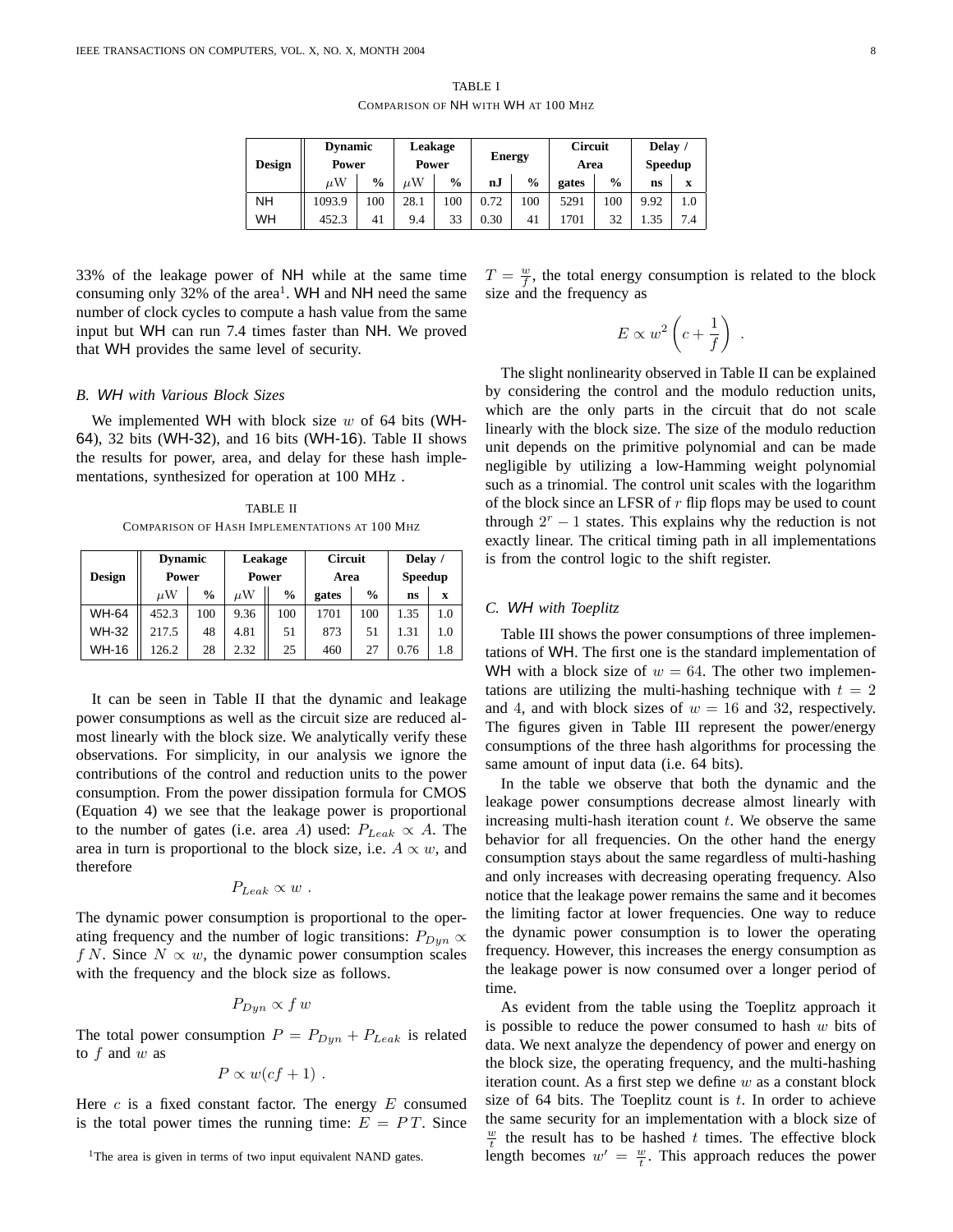|              |           | <b>100 MHz</b> |       |      |           | 500 kHz    |                  |      | 1 kHz     |            |      |       |  |
|--------------|-----------|----------------|-------|------|-----------|------------|------------------|------|-----------|------------|------|-------|--|
| Design       | $P_{Dyn}$ | $P_{Leak}$     | Р     | E    | $P_{Dyn}$ | $P_{Leak}$ | $\boldsymbol{P}$ | E    | $P_{Dyn}$ | $P_{Leak}$ |      | E     |  |
|              | μW        | μW             | μW    | n.J  | $\mu$ W   | μW         | $\mu$ W          | nJ   | nW        | μW         | μW   | nJ    |  |
| <b>WH-64</b> | 452.3     | 9.36           | 461.7 | 0.30 | 2.261     | 9.36       | 11.62            | 1.49 | 4.523     | 9.36       | 9.37 | 599.5 |  |
| <b>WH-32</b> | 217.5     | 4.81           | 222.3 | 0.28 | 1.087     | 4.81       | 5.90             | 1.51 | 2.175     | 4.81       | 4.82 | 616.4 |  |
| <b>WH-16</b> | 126.2     | 2.32           | 128.6 | 0.33 | 0.631     | 2.32       | 2.95             | 1.51 | .262      | 2.32       | 2.31 | 592.9 |  |

TABLE III COMPARISON OF POWER AND ENERGY CONSUMPTION

consumed to hash a block of  $w$  bits independently of the operating frequency as

$$
\begin{array}{lcl} P'_{Dyn} & \propto & f \, w' = f \displaystyle \frac{w}{t} \ \ , \ \ \text{and} \\ P'_{Leak} & \propto & w' = \displaystyle \frac{w}{t} \ . \end{array}
$$

The total power consumption is found as

$$
P' \propto \frac{w}{t}(cf+1)
$$

where  $c$  is a fixed constant factor. This is in line with what we have observed in Table III: The total power consumption is reduced by a factor of  $t$ . This improvement does not come for free. Since we have now t blocks of length  $\frac{w}{t}$ , where each will be hashed  $t$  times, it will take  $t$  times longer to compute the hash of w bits of data:  $T' = tT = t\frac{w}{f}$ . However, the energy remains unaffected:

$$
E' = P' T' \propto w^2 \left( c + \frac{1}{f} \right) .
$$

Figure 5 shows how the power consumption of a circuit depends on its area and the clock speed. The graph is extrapolated from simulation data at 100 MHz. It shows clearly that at low frequencies the power consumption scales linearly with the area, i.e. the leakage power is the dominant part. At higher frequencies the dynamic power takes over. The dynamic power consumption scales linearly with the frequency. Note that the frequency axis in Figure 5 is logarithmic and only the powers of ten are shown.

The energy consumption is shown in Figure 6. The axes have a different orientation than in Figure 5 such that the frequency is decreasing towards the right and the area is decreasing towards the left. The frequency axis in Figure 6 is in logarithmic scale. Figure 6 demonstrates that the energy consumption decreases linearly with increasing frequency. However, the energy consumption is independent of the area. This allows us to reduce the circuit size, i.e. increase the Toeplitz parameter  $t$ , without any penalty on the energy consumption. Reducing the circuit size decreases the leakage power and at low frequencies this has a big impact as shown in Figure 5. It is now possible to increase the frequency to a level such that the power consumption is the same as it was before reducing the area. Looking back into Figure 6, we can see that the energy consumption is reduced while the power consumption remained the same. This is a powerful tool for optimizing this hash function with respect to specific energy and power consumption requirements.



Fig. 5. Power Consumption



Fig. 6. Energy Consumption

*a) Equalizing Runtime:* We have demonstrated that the Toeplitz construction provides a drastic  $t$ -fold reduction in power consumption and circuit size at the price of  $t$ -times slower hash computation. In order to maintain the runtime one may decide to increase the operating frequency  $t$  times:  $f'' = f t$ . In this arrangement the dynamic power consumption does not depend on t anymore, only the leakage power does.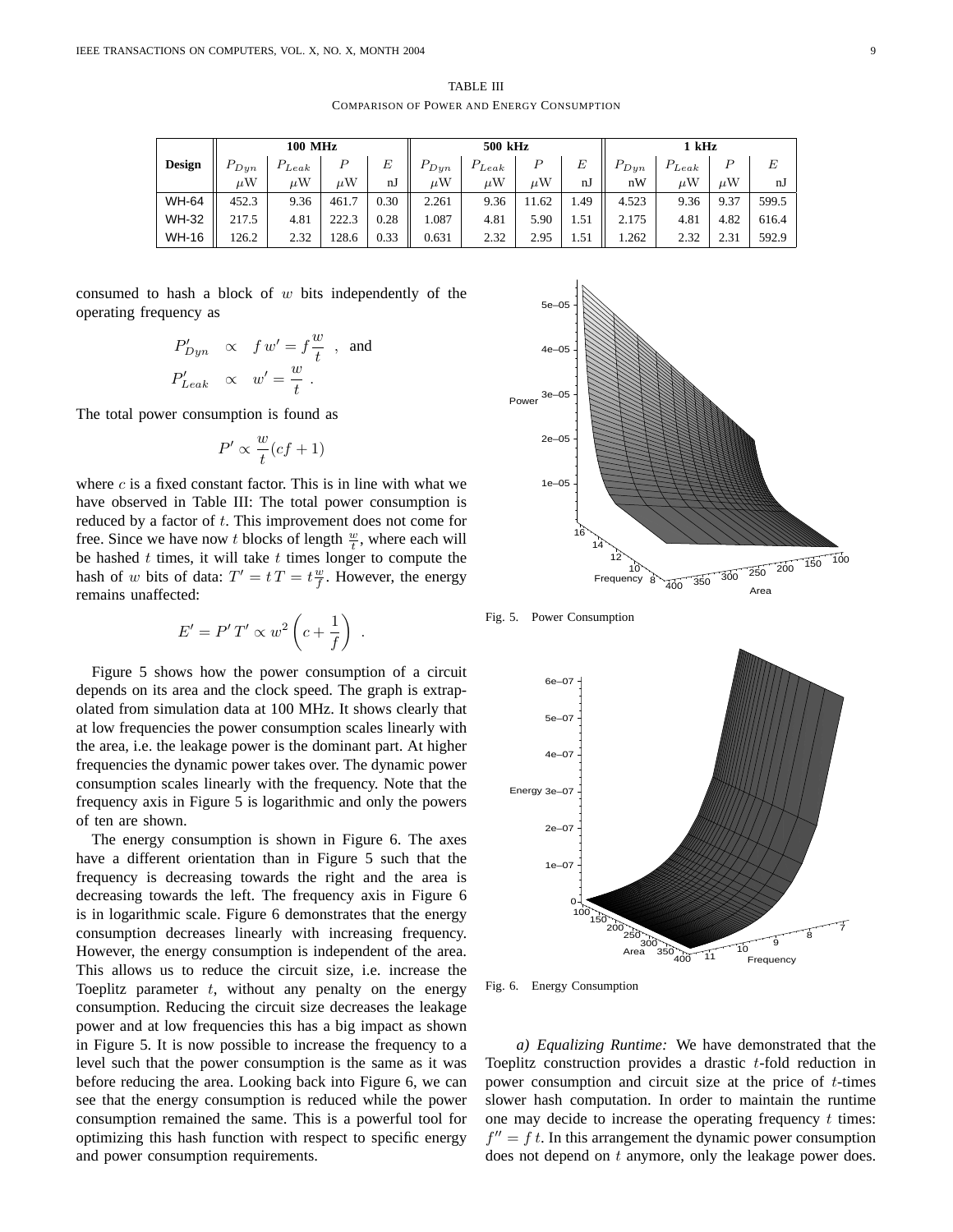TABLE IV COMPARISON OF POWER AND ENERGY CONSUMPTION WITH  $f' = f t$ 

|              |            |           | $f = 100$ MHz |         | $f = 500$ kHz |      |           |            |      |      | $f = 1$ kHz |           |            |         |       |
|--------------|------------|-----------|---------------|---------|---------------|------|-----------|------------|------|------|-------------|-----------|------------|---------|-------|
| Design       | £1         | $P_{Dyn}$ | $P_{Leak}$    |         | F.            | r I  | $P_{Dyn}$ | $P_{Leak}$ |      | F    |             | $P_{Dun}$ | $P_{Leak}$ |         | E     |
|              | <b>MHz</b> | μW        | $\mu$ W       | $\mu$ W | nJ            | ĸHz  | $\mu$ W   | $\mu$ W    | uW   | nJ   | kHz         | nW        | $\mu$ W    | $\mu$ W | nJ    |
| <b>WH-64</b> | 100        | 452.3     | 9.36          | 461.    | 0.30          | 500  | 2.261     | 9.36       | .62  | .49  |             | 4.523     | 9.36       | 9.37    | 599.5 |
| <b>WH-32</b> | 200        | 435.5     | 4.81          | 440.0   | 0.28          | 1000 | 2.175     | 4.81       | 7.00 | 0.89 | $\sim$<br>∽ | 4.350     | 4.81       | 4.82    | 308.4 |
| <b>WH-16</b> | 400        | 505.0     | 2.32          | 507.3   | 0.32          | 2000 | 2.525     | 2.32       | 4.84 | 0.62 |             | 5.050     | 2.32       | 2.32    | 148.5 |

$$
f'' = ft \t T'' = T \propto \frac{w}{f}
$$
  

$$
P''_{Dyn} \propto f'' w' = f w \t P''_{Leak} = P'_{Leak} \propto \frac{w}{t}
$$
  

$$
P'' \propto w \left( cf + \frac{1}{t} \right) \t E'' \propto w^2 \left( c + \frac{1}{t f} \right)
$$

The most important result of this is that at low frequencies (i.e.  $P''_{Dyn} \ll P''_{Leak}$ ) the total power consumption as well as the energy consumption scales with the Toeplitz parameter  $t$ .

for low frequencies :  $E'' \propto \frac{1}{2}$ t  $w^2$  $\frac{v^2}{f} \qquad P'' \propto \frac{1}{t}$  $\frac{1}{t}w$ for high frequencies  $:E'' \propto w$ <sup>2</sup>  $P'' \propto w f$ 

Table IV shows that the energy needed to compute the hash of a 128 bit data block can be reduced without affecting the runtime. The dynamic power consumption remains roughly constant as time increases, but the leakage power consumption is reduced. Note that the header of the table specifies the frequency  $f$  only. The actual clock frequency  $f'$  for WH-64 is equal to f, for WH-32 it is twice higher  $(t = 2)$  and for WH-16 it is four times higher  $(t = 4)$ .

The only way to reduce the leakage power of a circuit, aside from using a different technology, is to reduce the circuit size. Multiple hashing enables us to reduce the circuit size while maintaining the security level. The amount of additional key material is reduced through the Toeplitz approach so that this becomes a viable solution. Table IV shows that at 500 kHz we can reduce the power and energy consumptions by more than half and still compute the hash with the same security and in the same amount of time. This frequency is used in sensor node implementations [26]. WH can operate with as little as  $4.8 \mu W$  at 2000 kHz. This is in the range of the power produced by a MEMS scavenger [4]. We would like to note that we used an ASIC standard cell library to obtain these results. A full custom IC-design would yield even higher power savings. We also think that further research could be done to apply the technique of voltage scaling to both algorithms to improve the power savings.

#### IX. CONCLUSION

In this paper, we propose a variation on NH (the underlying hash function of UMAC), namely WH. Our main motivation was to prove that universal hash functions can be employed to provide provable security in low-power applications. More

specifically, we considered hardware implementations of universal hash functions with an emphasis on low-power and reasonable execution speed.

NH produces a hash of length 2w and was shown to be  $2^{-w}$ almost universal. On the other hand, WH reaches optimality and is proven to be a universal hash function family with a much shorter hash length of  $w$ . Since its combinatorial properties are mathematically proven, there is no need for making cryptographic hardness assumptions or using a safety margin in practical implementations. In addition, this scheme is simple enough to allow for efficient constructions.

Our implementation of WH shows power savings of up to 59% for dynamic power and 67% for leakage power consumption. It uses 68% fewer gates and can run 7.4 times faster than NH. However, we observed that at lower operating frequencies, the leakage power constitutes the dominant part of the overall power consumption. The only way to reduce the leakage power is to reduce the circuit size. Therefore, we applied multi-hashing integrated with the Toeplitz approach to our hash function WH resulting in the designs WH-32 and WH-16. Without sacrificing any security we achieved drastic power savings of up to 90% over NH and reduced the circuit size by more than 90% to less than 500 gates at the expense of a very slight increase in the amount of key material.

We presented a powerful method for optimizing WH with respect to specific energy and power consumption requirements. We have shown that with the introduction of multihashing (t times) together with the Toeplitz approach the circuit size and the power consumption is reduced by a factor of  $t$  while it takes  $t$  times longer to compute the hash. Therefore the energy consumption stays about the same. On the other hand the operating frequency may be increased  $t$ times to achieve the hash without increasing the runtime. Then the dynamic power consumption is increased  $t$ -fold, however, the leakage power is not affected. Hence, at low frequencies (i.e.  $P_{Dyn} \ll P_{Leak}$ ) the total power consumption as well as the energy consumptions decrease linearly with increasing parameter  $t$ . This is a powerful technique to decrease the circuit size, and the power and energy consumptions simultaneously while maintaining the hashing speed. The only limiting factor is the maximum operating frequency.

By designing the new algorithms with efficiency guidelines in mind and applying optimization techniques, we achieved drastic power, energy and area savings. Our implementation of WH-16 consumes only  $2.95 \mu W$  at 500 kHz and uses only 460 gates. It could therefore be integrated into a selfpowered device. This enables the use of hash functions in